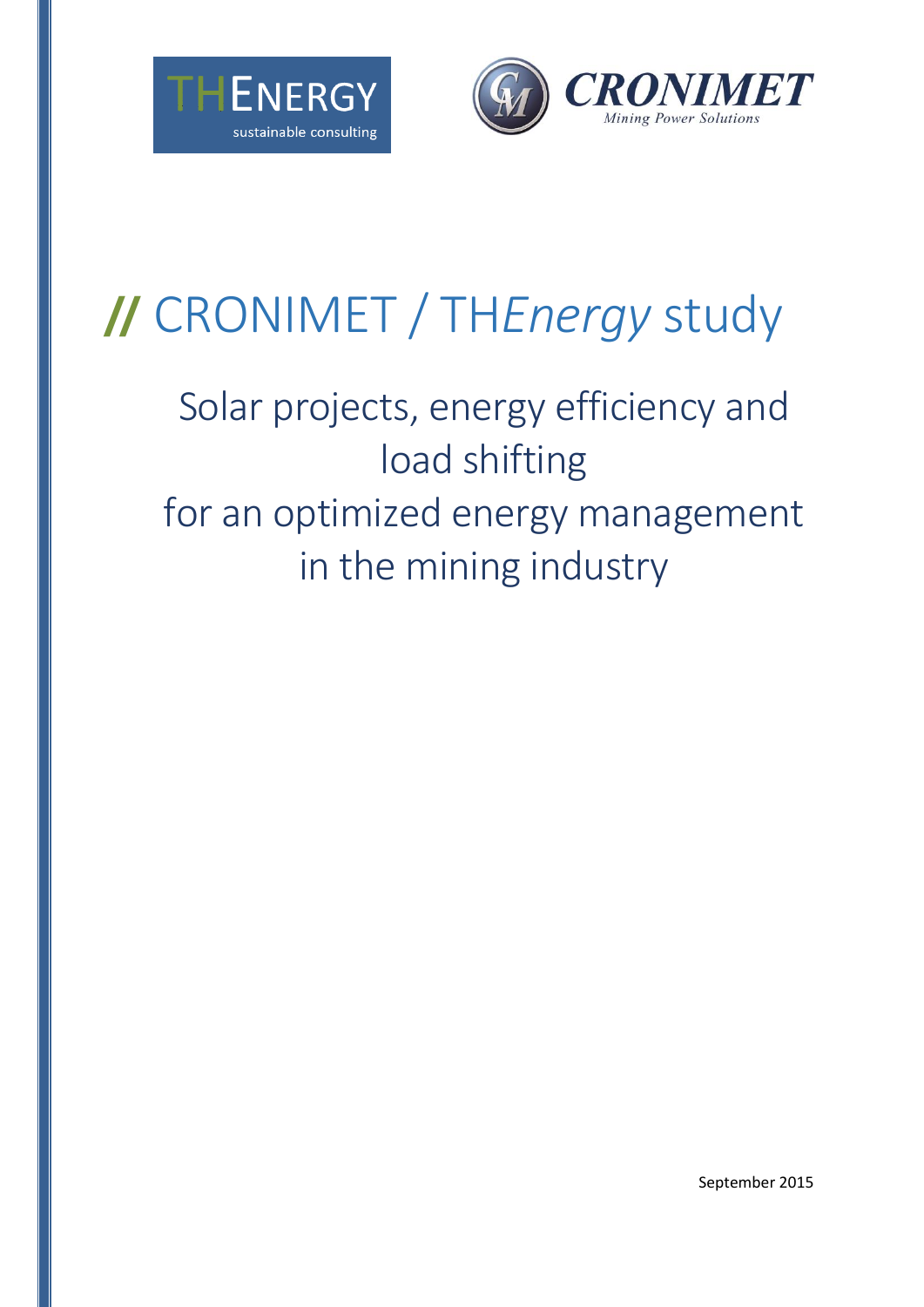



### Content

| 1                                                                                   |       |  |  |
|-------------------------------------------------------------------------------------|-------|--|--|
| 2                                                                                   |       |  |  |
| 3                                                                                   |       |  |  |
|                                                                                     | 3.1   |  |  |
|                                                                                     | 3.1.1 |  |  |
|                                                                                     | 3.1.2 |  |  |
|                                                                                     | 3.1.3 |  |  |
|                                                                                     | 3.1.4 |  |  |
|                                                                                     | 3.1.5 |  |  |
|                                                                                     | 3.1.6 |  |  |
|                                                                                     | 3.2   |  |  |
|                                                                                     | 3.3   |  |  |
|                                                                                     | 3.4   |  |  |
| Energy management through a combined optimization of energy efficiency, load<br>3.5 |       |  |  |
| 4                                                                                   |       |  |  |
|                                                                                     |       |  |  |
|                                                                                     |       |  |  |
|                                                                                     |       |  |  |
|                                                                                     |       |  |  |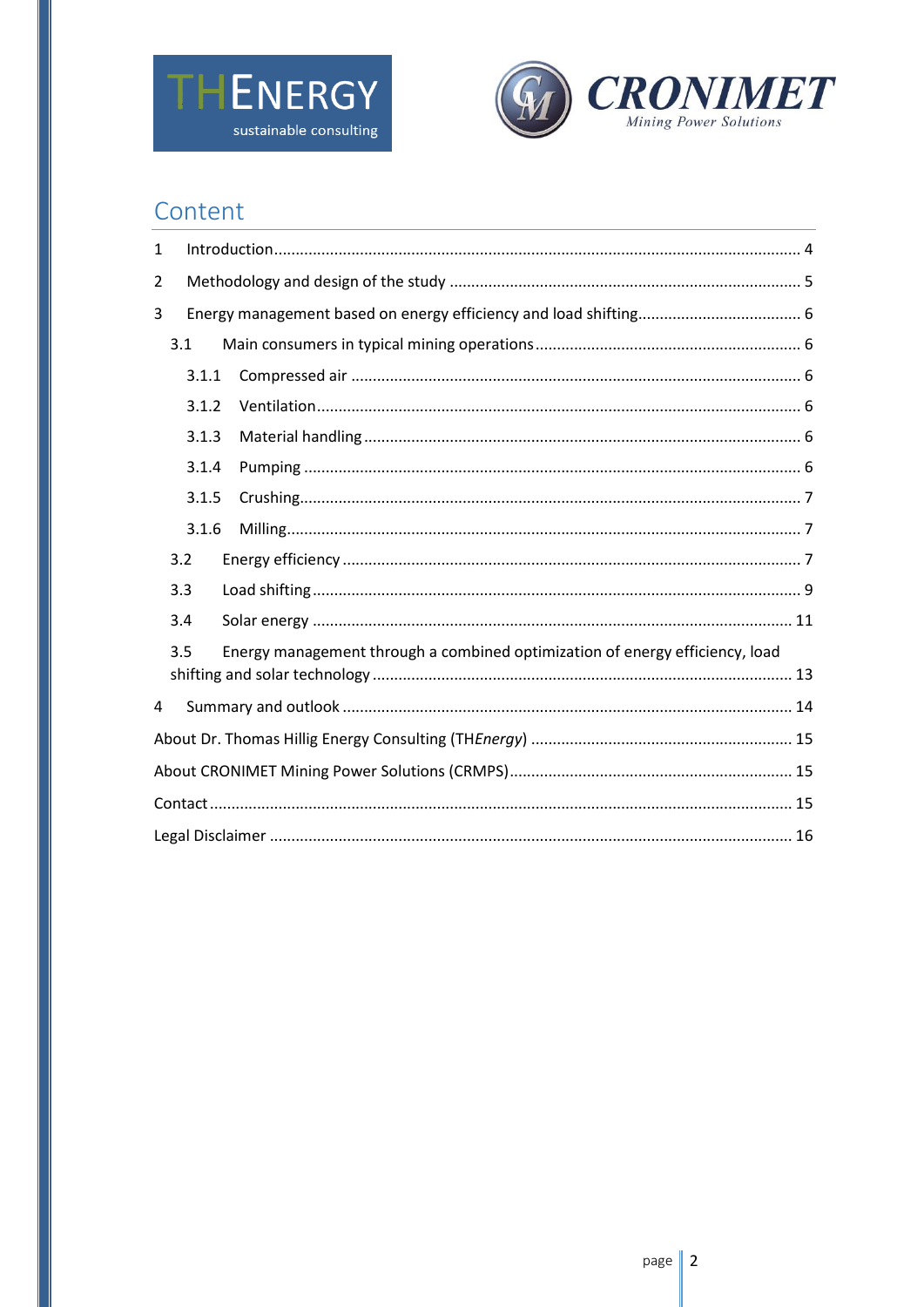



# List of Figures

| Figure 1: Duration curve of the power demand of a medium scale mine, with and without the |  |
|-------------------------------------------------------------------------------------------|--|
|                                                                                           |  |
| Figure 2: Exemplary load shifting with regards to the utility power tariff 10             |  |
|                                                                                           |  |
| Figure 4: Exemplary levelized costs of electricity for different power sources.  12       |  |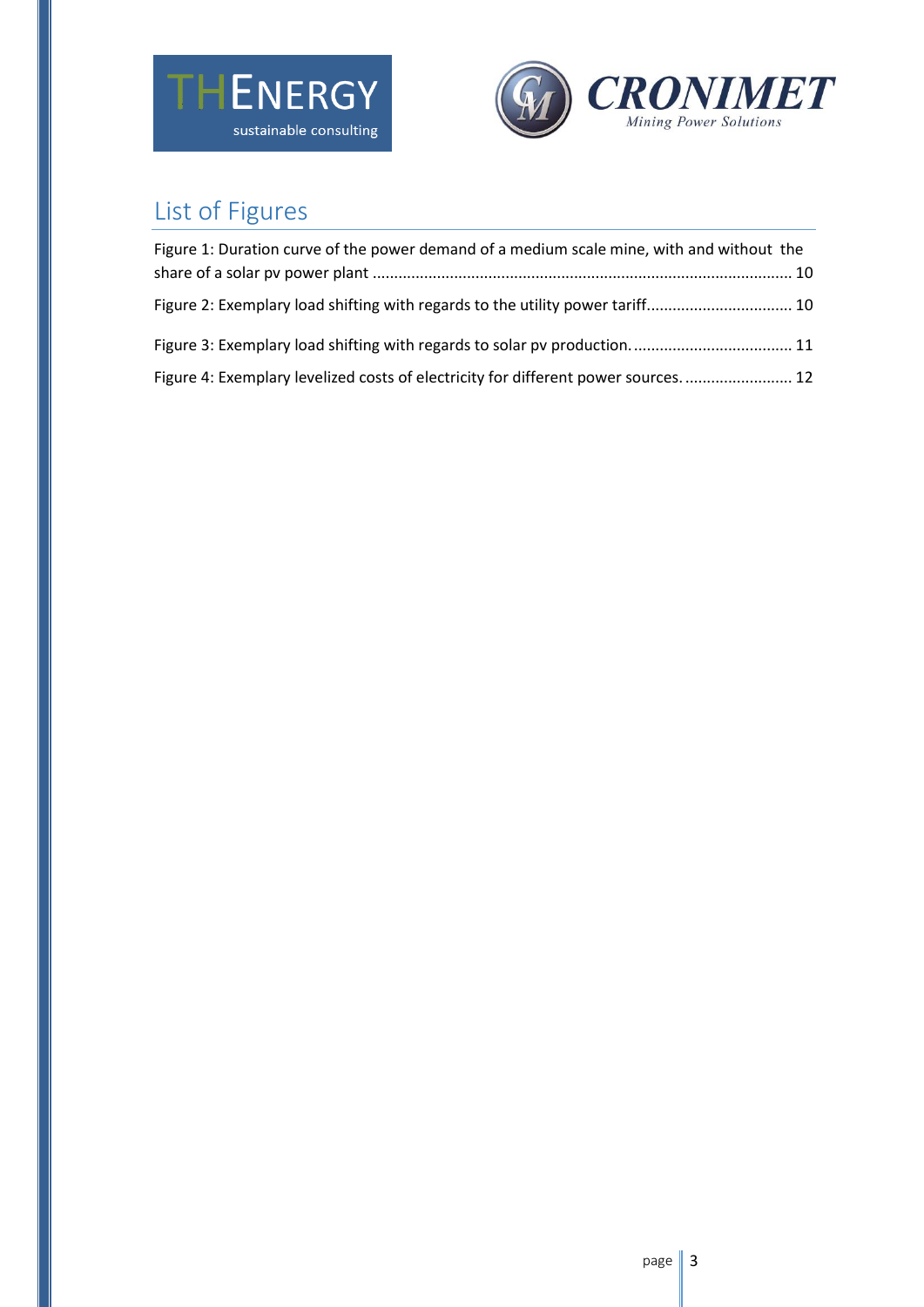



### <span id="page-3-0"></span>1 Introduction

In many parts of the world, low commodity prices have recently increased the pressure on mining companies. On the cost side, the biggest blocks are labor and energy. The price for labor is often very difficult to control. Traditionally, mining companies have tended not to consider energy as one of their core competencies. Their main objective is to quickly install a power source, not to establish an efficient and reliable supply structure. This is especially the case at remote locations, where power is generated with rental diesel gensets that are often not very cost efficient.

The increasing price pressure on the commodity side is changing the situation. More and more mining companies have identified energy costs as a strategic differentiator. Energy costs – mostly for electricity – comprise typically between 15% and 25% of the overall costs. At remote mines, the transport costs for energy are usually very high; tax and theft are other cost blocks that are added into the equation and lead to very high electricity prices. In the solar–diesel hybrid plant concept, solar plants are added to existing diesel gensets and reduce the diesel consumption during daytime. In comparison to expensive diesel electricity, solar energy is very cost competitive. Usually, the cost reduction potential is in the range of 25%–30%, and sometimes well above.

Other levers for reducing energy costs are energy-efficiency measures and load shifting. These actions require lower capital expenditure (CAPEX) and are normally also economical for gridconnected mines. The study explores the isolated advantages of solar–diesel hybrids, energy efficiency and load shifting at mines, and in a second step, it analyzes additional benefits derived from a simultaneous approach.

CRONIMET Mining AG was the first mining company to adopt the hybrid solar application in the MW-class, integrating Photovoltaic ("PV") into one of their chrome mines in South Africa (CRONIMET Chrome Mine). The installation remains the biggest PV–diesel hybrid plant in the mining sector. The experiences with this plant have resulted in the founding of CRONIMET Mining Power Solutions GmbH ("CRMPS"), which is dedicated to energy solutions for the mining industry. The entity's main business areas are solar technology, energy efficiency and load shifting. Using its long experience of solar technology, CRMPS also builds utility-scale grid-tied PV systems. CRMPS finished in April 2015 Namibia's first and with 5.16 MWp biggest photovoltaic power plant in the Omaruru District in the Erongo region of northern Namibia.

The study is based on CRMPS' experience in the renewable-energy sector, especially with mines and power plants and on several external consulting references that CRMPS has for energy management and load shifting. Expert interviews suggest that the findings are not CRMPS specific, and that they can also be transferred to other cases.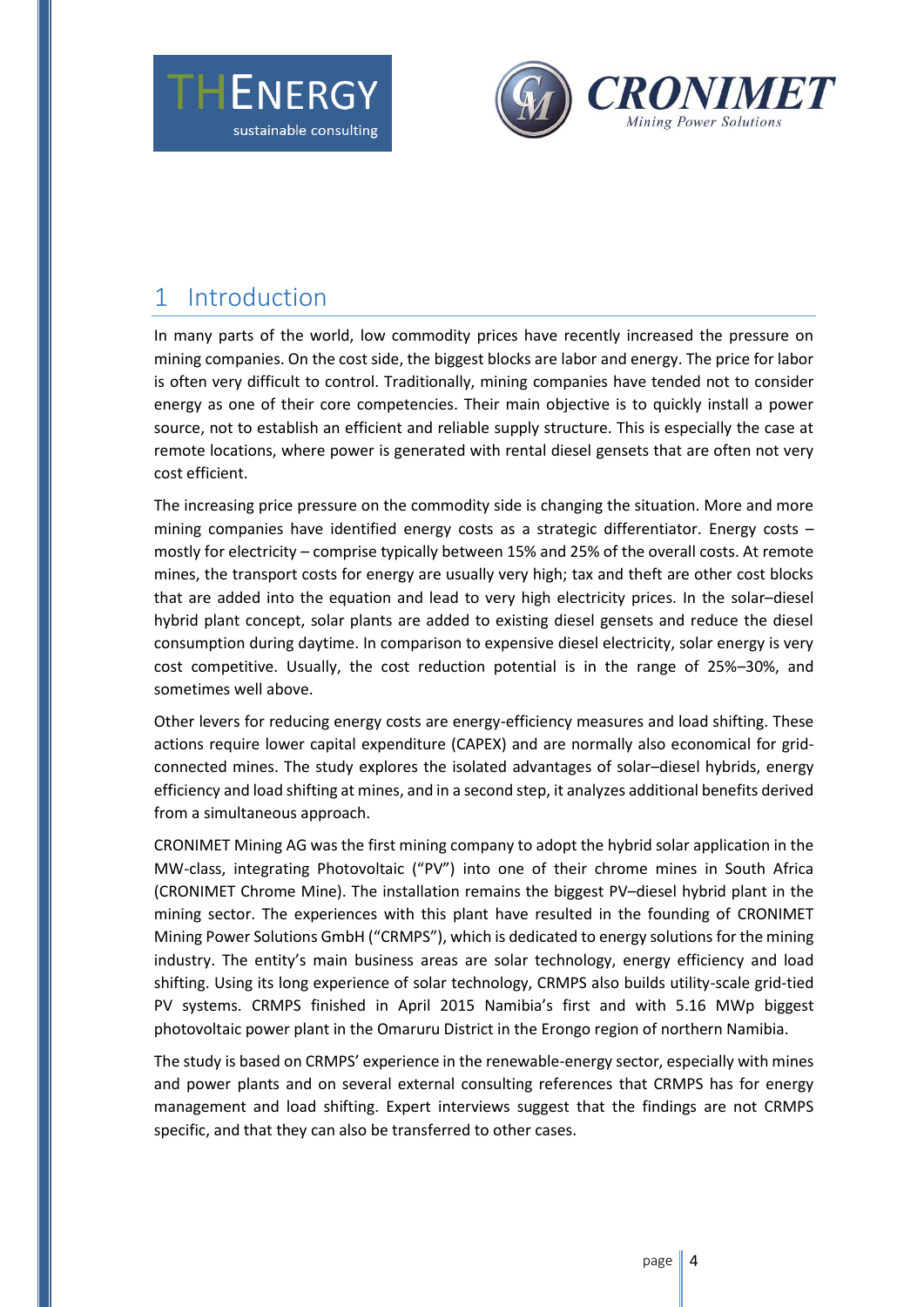



# <span id="page-4-0"></span>2 Methodology and design of the study

Expert interviews are the methodological framework of the study.<sup>1</sup> Twenty-six experts from different backgrounds were interviewed: 20 from the mining industry and six from the energy sector.

The interviews were conducted by phone or in personal meetings. The interviewed experts are from three different continents with a strong focus on Africa. The experts from the mining industry are COOs, energy managers and mine managers. On the energy side, half of the interviewees are managing directors. The others are responsible for engineering and business development.

To complement the findings CRMPS supplied technical knowledge from their experience in planning and designing PV hybrid systems worldwide. Additionally CRMPS provided operational data from the 1 MWp PV hybrid system in South Africa operated at the Thabazimbi chrome ore mine. It is located in the South African Limpopo province, about 20 km southwest of Thabazimbi. The operations started in April 2011 and has now an average extraction rate of about 25,000 tons of chromite rock per month by means of opencast mining. The final product from the spiral plant is approximately 10,000 to 12,000 tons of chromite concentrate per month.

In the first two years of operation, the electrical energy was produced by two 800 kVA diesel gensets consuming about 1.9 million liters of diesel per year. To reduce the operating costs, the 1 MWp PV plant was completed by the end of November 2012. The electricity generated by the PV plant during the day effectively decreases diesel consumption by about 450,000 liters per year, thus reducing  $CO<sub>2</sub>$  emissions by approximately 1,200 tons annually. The CRONIMET Thabazimbi mine was the first off-grid PV–diesel hybrid system in the megawatt range. In April 2014 a grid connection, limited to 500 kVA, was added to into the existing power system. The connection of the PV–diesel hybrid system to the national electricity grid changes the control strategy and energy management of the system. The three different power sources need a prioritization based on their technical characteristics and the cost of electricity.

 $\overline{a}$ 

<sup>&</sup>lt;sup>1</sup> Bogner, A., Littig, B. and Menz, W. (eds.) (2009). Interviewing Experts: Methodology and Practice. Basingstoke England: Palgrave Macmillan.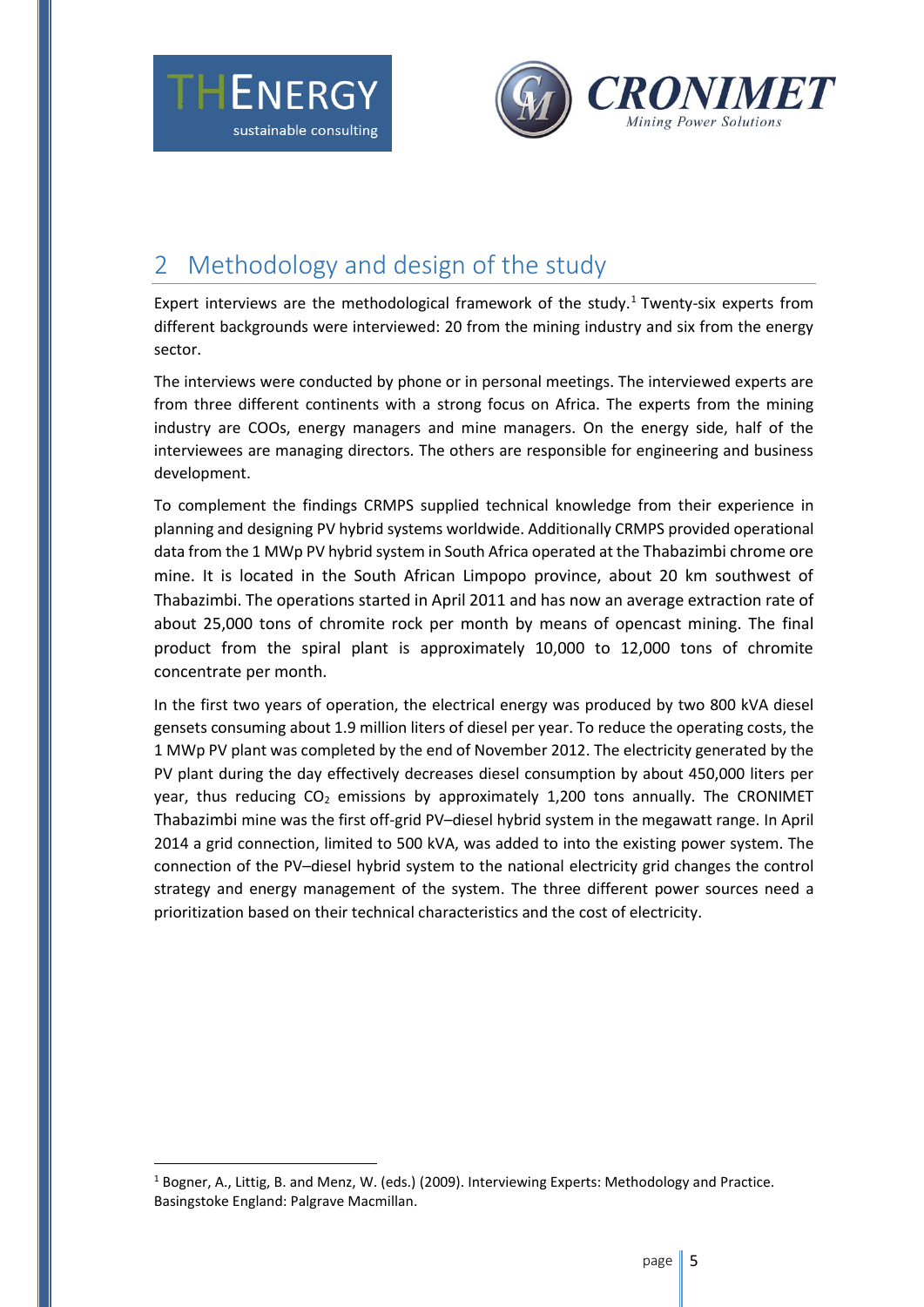



# <span id="page-5-0"></span>3 Energy management based on energy efficiency and load shifting

#### <span id="page-5-1"></span>3.1 Main consumers in typical mining operations

Energy is one of the main cost blocks in mining. The energy costs can make up around 25% of the total costs in an underground mining operation. The exact figures depend very much on the specific case. In the following some general figures for a typical underground mine are given based on expert interviews.<sup>2</sup>

In such a typical underground mining operation, the main electricity consumers can be categorized as follows:

- Compressed air systems
- Ventilation
- Material handling
- Pumping
- Crushing
- Milling

#### <span id="page-5-2"></span>3.1.1 Compressed air

The compressed air system is used predominantly to drill but also to power pumping and pneumatic systems for ore-pass box fronts. In big mines, it may be used to deliver instrument air. Compressed air can comprise 25% to 50% of electricity costs at underground mines.<sup>3</sup>

#### <span id="page-5-3"></span>3.1.2 Ventilation

The purpose of ventilation in mining operations is to replace air in working areas with fresh air at a lower air temperature. Ventilation can account for one-third of an underground mine's total electricity costs. <sup>4</sup> Typical values are around 15%. In deep vertical shafts ventilation and refrigeration may comprise up to 60% of the total load.

#### <span id="page-5-4"></span>3.1.3 Material handling

Material handling mainly consists of conveying and stockpiling. Typical electricity consumption is around 15% of the total electricity consumption of a mine.

#### <span id="page-5-5"></span>3.1.4 Pumping

 $\overline{a}$ 

Water is normally sent underground by gravity and later pumped out. If required, pumps also dewater the pit. Up to 11% of the electricity cost of a mine is due to the pumping of water.<sup>5</sup> Usually, electricity consumption of pumps is in the range of 5–10% of overall electricity consumption.

<sup>&</sup>lt;sup>2</sup> For opencast mining, the energy consumption is typically much lower, especially as compressed air and ventilation are less important.

<sup>3</sup> Cunha, I. F. da (2007). Implementing a Sustainable compressed air leak program – lessons learned and best practices.

<sup>4</sup> De la Vergne, J. (2003). Hard Rock Miner's Handbook. Tempe/North Bay: McIntosh Engineering.

<sup>5</sup> Rautenbach, W., Krueger, D.L.W. and Mathews, E.H. (2005). Reducing the electricity cost of a Three-Pipe Water Pumping System – a case study using software.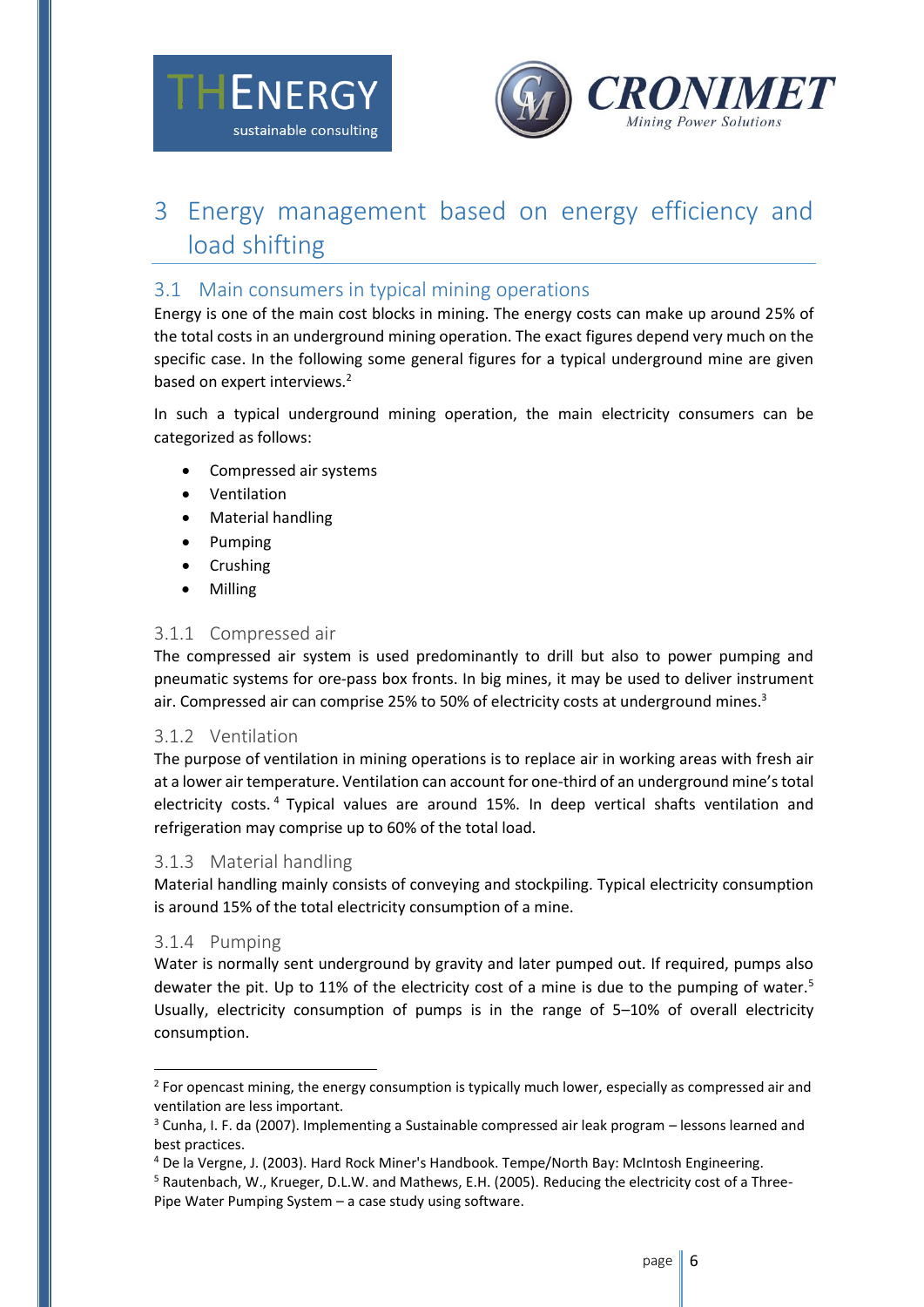



#### <span id="page-6-0"></span>3.1.5 Crushing

In crushing, machines are used to reduce raw material, such as mined ore, into smaller rocks or gravel. Mining crusher machines apply pressure and mechanical force to the raw materials, breaking them down at an efficient pace and rate of processing. Crushing normally comprises 10–15% of the total electricity consumption.

#### <span id="page-6-1"></span>3.1.6 Milling

Finally, milling, or fine grinding, is the process of reducing materials to a powder size. It is distinct from crushing, which means size reduction to rock or grain size. Typically, another 10–15% of the total electricity consumption can be attributed to milling.

### <span id="page-6-2"></span>3.2 Energy efficiency

The term "energy efficiency" describes the ratio of the benefit gained to the energy used.<sup>6</sup> In other words it is a measure of the intensity of use of electricity per unit of production. In the context of mining a good example is how much electricity a processing plant consumes to crush a specific amount of ore to a specific size. If the particle size and feed rate remain constant the amount of energy used is referred to as a baseline. With production and sizing remaining constant the more energy the plant consumes for the same output the less energy efficient it is becoming and vice versa

In the following, some examples of possible energy-efficiency improvements are indicated:

#### Compressed air

 $\overline{a}$ 

A study from the Ontario Mining Association<sup>7</sup> shows that up to 70% of compressed air is wasted through leaks; the problem of leaks in compressed air lines is very costly. The study shows that a single 1/2-inch-diameter leak, assuming energy costs of \$0.10/kWh, can sum up to \$47,850 for a three-shift operation. In a typical mining operation, leaks in compressed air lines can number in the hundreds, resulting in wasted energy costs of more than \$100,000 a year. $8$ 

Another popular method of controlling air to the workings is through either level control valves or surface control valves. Through the control of a valve air consumption can be shut down to a level (or entire shaft) based on the times when the shaft is not being manned. Through making use of an actuated valve, flow to the workings can be controlled and delivered when required. This eliminates air lost through leaks (when the shaft is not in production i.e. dead shifts, holidays or prior and after blasting) as well as air lost due to it being used to supplement ventilation in the form of open ended pipes.

<sup>6</sup> Irrek, W. and Thomas, S. (2008). Defining Energy Efficiency.

<sup>&</sup>lt;sup>7</sup> See also Cunha, Ivor F. da (2007). Implementing a sustainable compressed air leak program – lessons learned and best practices.

<sup>&</sup>lt;sup>8</sup> Here in Canadian dollars. At the end of 2007, a Canadian dollar was approximately equal to the U.S. dollar. 1 Canadian dollar was equal to 1.0123952301 U.S. dollars.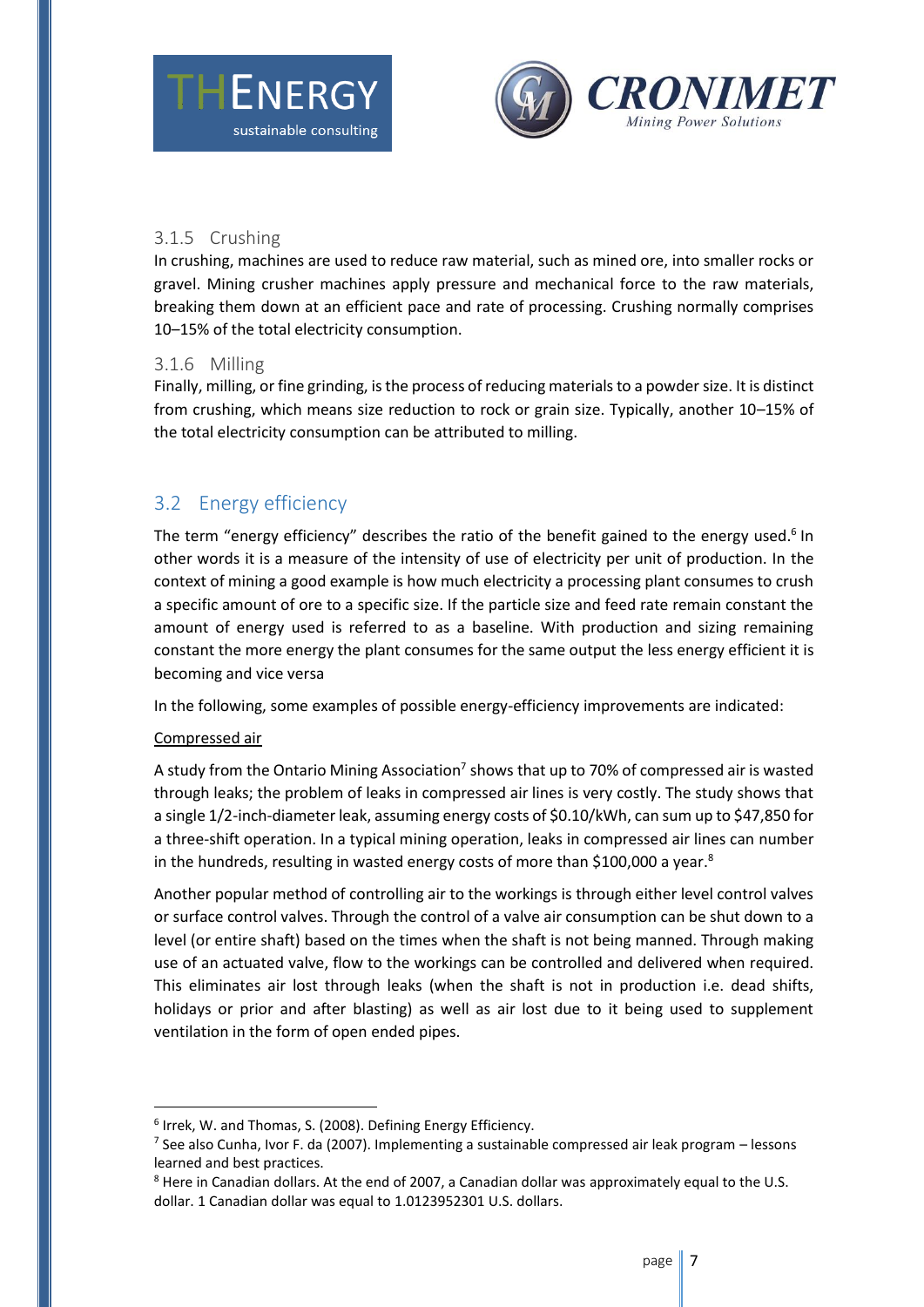



The legal requirement (in many countries) to have a constant flow of compressed air to the safety zones in the workings can be overcome by a bypass valve which feeds the workings with a constant flow of low pressure air.

Although costly actuated valves can save up to 10% of the energy required to power compressors. This saving is very dependent on how compressors are sized, controlled and maintained at various operations.

#### Material handling

Material handling is largely performed through the use of either Trackless Mobile Machines (TMM) or conveyors.

With regards to conveyors there are many ways in which energy can be saved. It is preferred that conveyors that are not conveying load, are switched of manually or by means of interlocking. Keeping belts well maintained and cleaned will also assist although the saving cannot easily be quantified. Ensuring that power transmission from the motor to the belt occurs as efficiently as possible may in itself prove to delivering savings of up to 5%. Belt slippage is the most common inefficiency on a conveyor installation. Conveyor speed is critical and should be matched to that of required production throughput whenever possible through the use of variable speed drives.

The use of TMMs to convey material is a more complex and capital intensive way in which to transport ore/material. Good fleet management systems will enable theft, losses and inefficiencies to be highlighted and addressed on a daily basis. The theft of diesel fuel is a problem experienced by most mines across the world. Optimizing vehicle routes and regular scheduled maintenance will also improve energy efficiency in terms of fuel consumption.

#### Pumping

Leakage is a major problem of the water system. Repair and upgrade of pipes and the pumping system can create additional electricity savings.

#### Motor management and control (in most of the outlined processes)

It is important to run motors at the operation point that provides optimal efficiency. A standard motor running at 90% speed can require only 70% of the electricity compared to a motor that runs at full speed. Variable-speed drives are a possibility for managing the existing motors in such a way that they are run more efficiently. When motors need to be replaced it is always an important consideration to replace them with motors that are of a higher efficiency rating (IE2 or IE3) than the motor currently being used. Even though the initial capital expenditure may seem high, the saving will prove to exceed the upfront cost.

Were possible mines should always keep track of motor repairs. Rewinding motors, and the quality of such work being done, can always greatly impact the efficiency of the motor due to varying amounts of copper that the components are rewound with.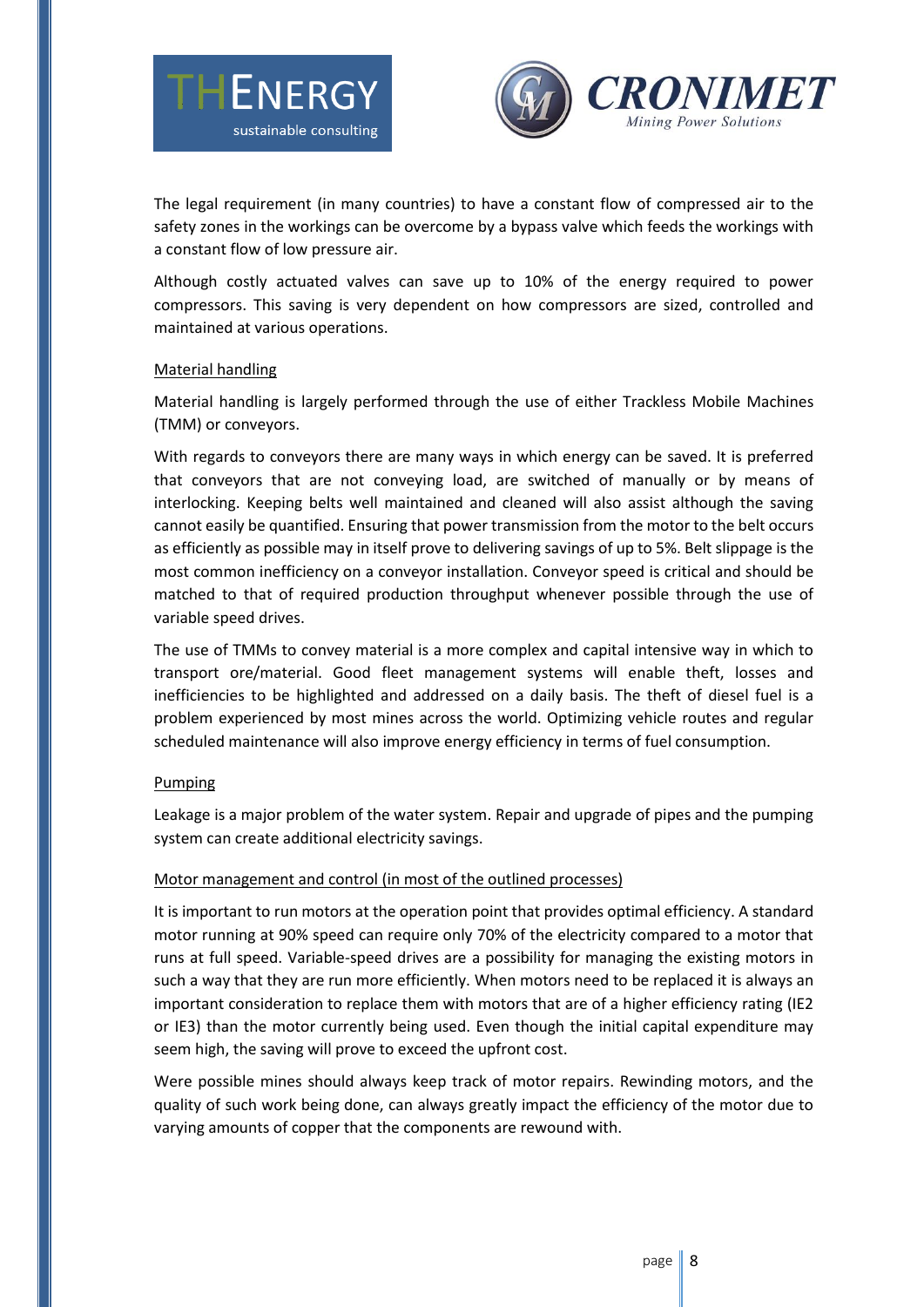



#### **Lighting**

 $\overline{a}$ 

Optimization of the lighting system can often bring considerable energy savings. This could include rather expensive new systems such as LEDs or rather inexpensive voltage-optimization devices.

Typical total electricity savings due to such energy-efficiency measures are between 5% and 20%.

#### <span id="page-8-0"></span>3.3 Load shifting

In mining, some loads are not time critical and are, to some extent, flexible. An example is dewatering pumps. Specialized equipment such as pressure sensors, electrically actuated valves and logic controllers allow for shifting the usage of dewatering pumps to off-peak periods.

Another good example of load shifting is to only hoist use the winding engine when underground storage capacity has been reached or when the cost of using energy is at its lowest. This methodology must be considered taking into account the constraints of each mine.

The objective of the load-shifting approach is to decrease the load during peak times, when electricity prices are elevated or the on-site power plant, normally diesel gensets, do not have the capacity to generate the necessary power.

Another example can be found in South Africa. Grid-connected mining operations try to avoid non-critical loads during daytime peak hours, and they shift flexible loads to the nighttime when electricity is usually cheaper. The opposite effect appears if the mine operates a PV plant – in that case, the cheap daytime energy has to be utilized optimally.

In off-grid mines, highly automated control systems also permit the shifting of smaller flexible loads and run diesel gensets within their most efficient power range. In this example, there is a certain overlap between load shifting and energy efficiency. The optimized management of the loads leads to a more efficient operation of the generators, which increases the energy efficiency and thus reduces the electricity costs.

Typical total electricity savings due such energy-efficiency measures are between 5% and 10%.

The following data is based on patterns of CRONIMET's Chrome SA (Pty) Ltd. chromium mine in Thabazimbi.<sup>9</sup> It illustrates the potential of load shifting for a mine in South Africa with and without solar. The duration curve is shown in dark blue. This illustrates the electric power demand for all 8760 hours of the year sorted by the maximum demand. The dark grey curve shows the demand with subtracted solar power. Comparing both shows the effect of the solar power on the consumption of other power sources. The solar power production (light grey curve) is primarily used to cover the peak power demand from the mine. This is achieved by

<sup>&</sup>lt;sup>9</sup> The data and graphs for the following example were provided by CRONIMET Mining Power Solutions GmbH.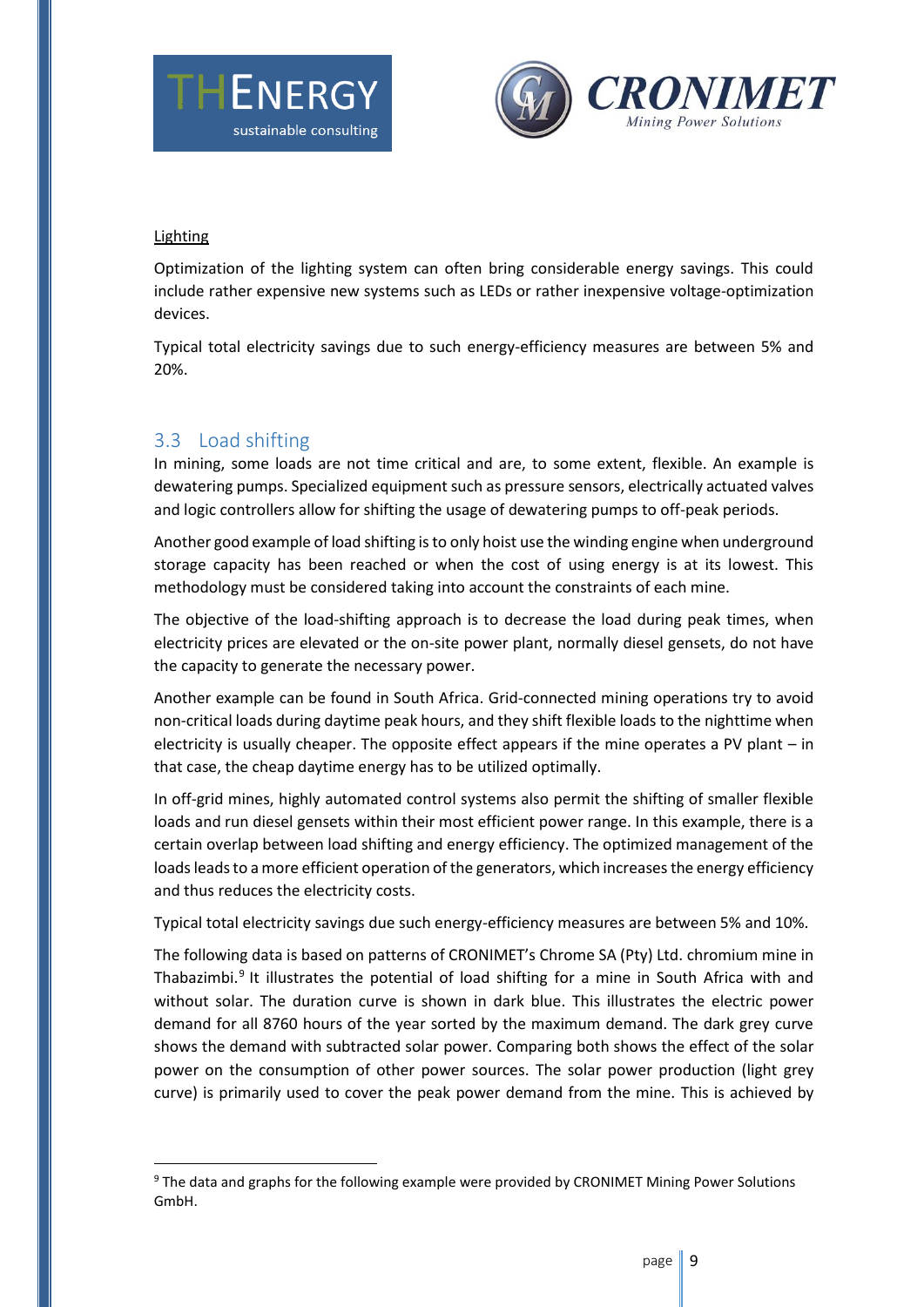

working with stockpiles and operating the crusher only during daytime. The value of this peak power energy is even higher than the base load energy.



<span id="page-9-0"></span>**Figure 1: Duration curve of the power demand of a medium scale mine, with (dark blue) and without (dark grey) the share of a solar pv power plant (light grey).** 

The load shifting strategy is different without a solar plant. The following paragraph discusses typical scenarios in South Africa without solar based on exemplary daily load profiles.



**Figure 2: Exemplary load shifting with regards to the utility power tariff.**

<span id="page-9-1"></span>Electricity prices in South Africa are typically high during the morning and evening of a working day and particularly low during the night. The strategy is to shift flexible loads toward night time.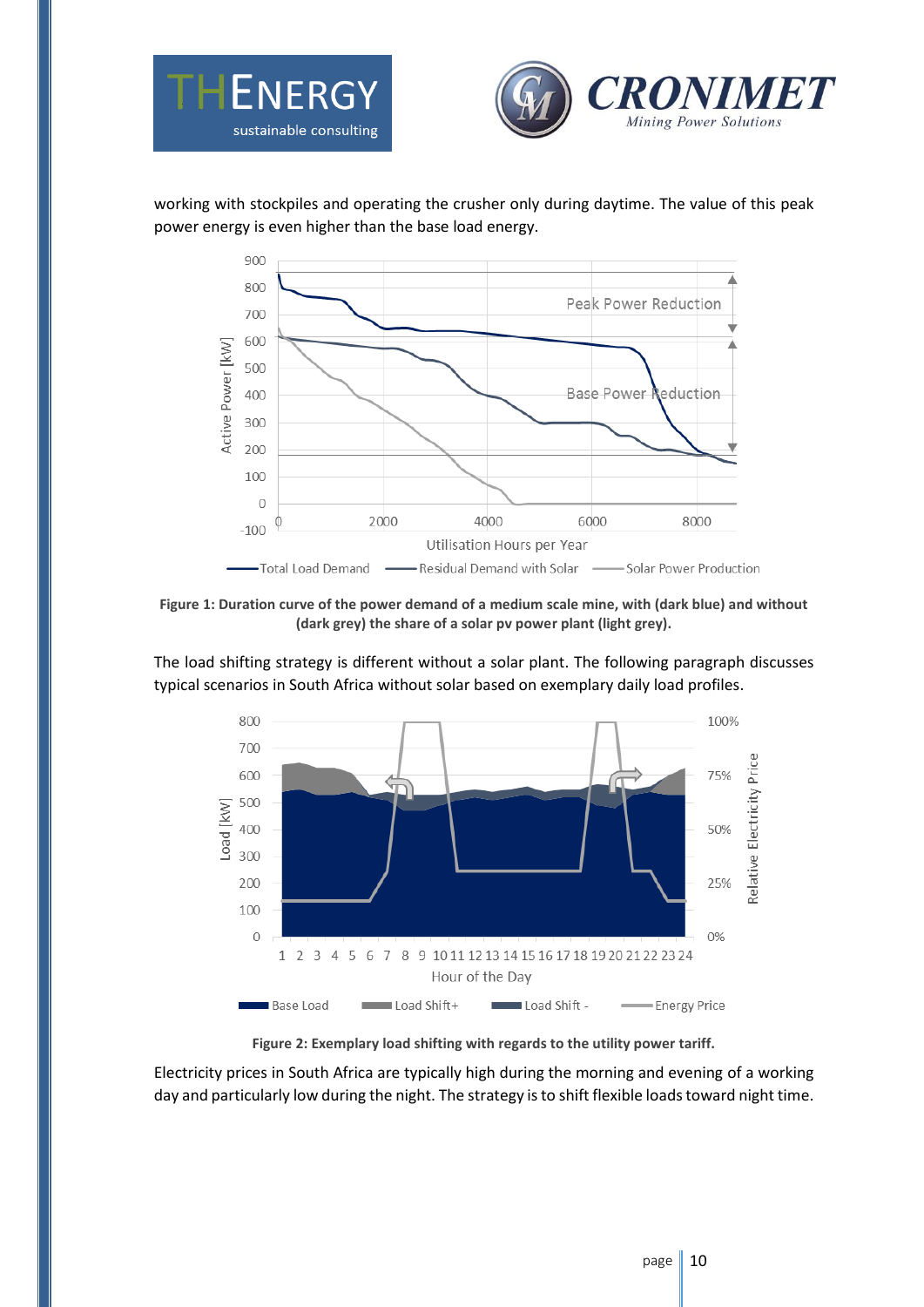

In the example, the dark grey load (Load Shift-) is shifted toward the period from 22:00 to 6:00 (Load Shift+).

The economics change completely when solar power is taken into consideration. The following scenario describes strategy as discussed with the duration curve above.



**Figure 3: Exemplary load shifting with regards to solar pv production.**

<span id="page-10-1"></span>The direct cost of solar power is very low. The grey curve shows that PV production is typically a bell curve with its peak in the early afternoon. Flexible loads are now shifted from night, early morning and evening (Load Shift-) toward the middle of the day (Load Shift+).

The example illustrates that load shifting can be a powerful tool. Nevertheless, an efficient load shifting requires a thorough knowledge of mining processes in order to identify and shift flexible processes.

#### <span id="page-10-0"></span>3.4 Solar energy

Many mines are located very remotely or in areas where the grid is not very stable. Often, mining companies have their own power plants, normally diesel generators. In particular, in remote locations, the transport costs of diesel are high, and theft during transportation is an additional problem. Even with the recent decrease of the oil price, electricity produced from diesel generators is very expensive. The cost per kWh is frequently above 300 Euro/MWh. Given that the prices of PV plants have decreased considerably during recent years, solar energy is an attractive alternative.

Hybrid power plants combine at least two different energy types. In mining, the combination of diesel gensets and solar power is rather common. Usually, the existing power plant with diesel gensets remains and a solar PV power plant is added. The idea is to replace expensive electricity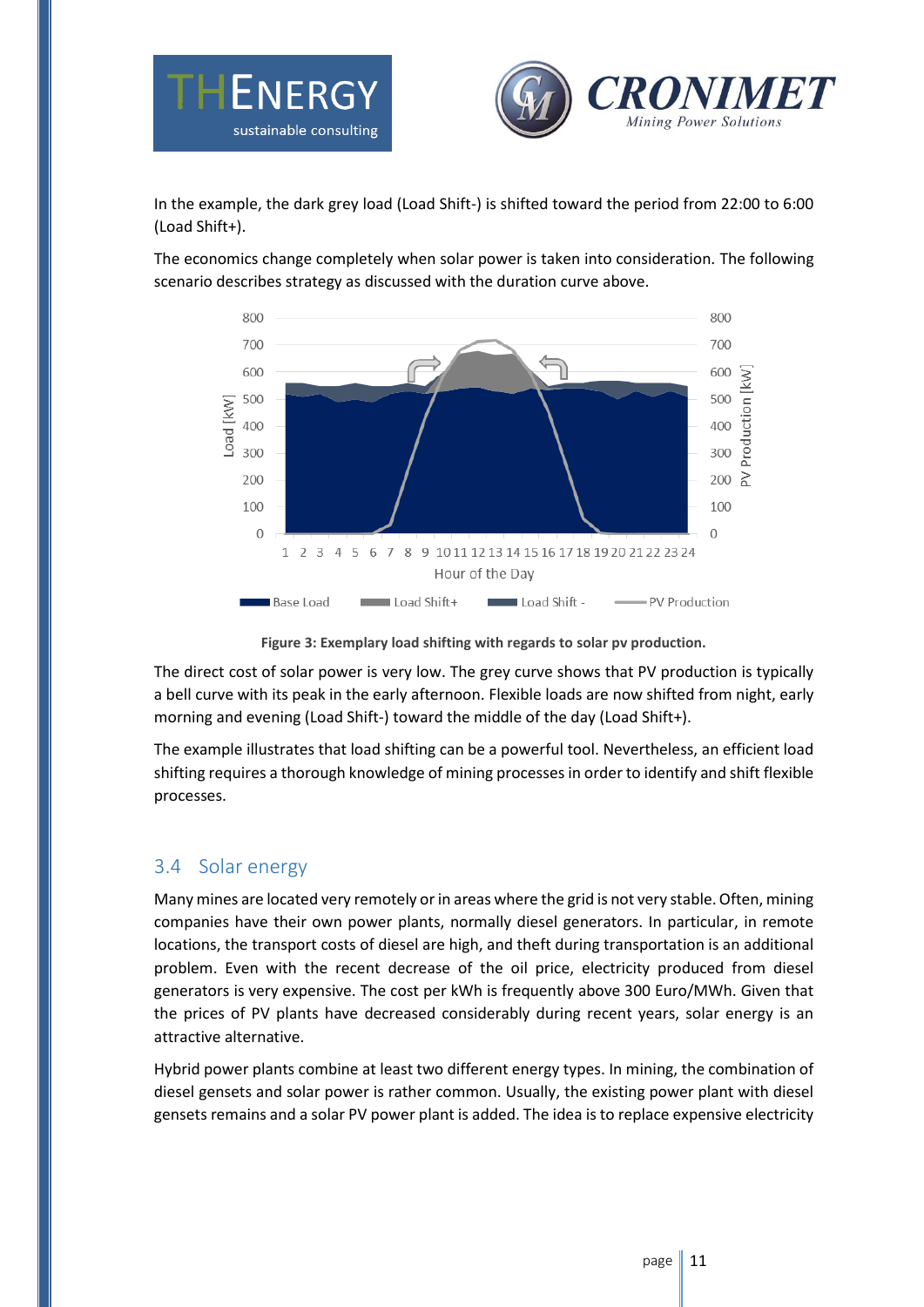

from the diesel gensets during daytime with cheaper solar power. With some systems there is also a grid connection with limited capacity available.

Special controllers facilitate the integration of the solar power plant and allow for a smooth operation, even at times when the PV power plant does not deliver constant energy. The diesel gensets are run in a way that they can provide enough spinning reserve if, for example, clouds lower the power generation from the PV plant. Frequently, even without additional storage 60% solar power and more are the energy-cost optimum.<sup>10</sup> This ratio strongly depends on the operation, electricity cost, and type of power station, solar potential and financial aspects like the interest rate. It has to be determined for every project independently.



**Figure 4: Exemplary levelized costs of electricity for different power sources.** 

<span id="page-11-0"></span>The figure above shows exemplary levelized costs of electricity for different energy sources in South Africa. These energy production costs model the investment and operational costs including fuel prices for every power source over its lifetime. The price after the expected project lifetime (e.g. 20 years, blue box) gives the price of each kWh in that period. The modeled price depends on various parameters (energy demand, interest rate, fuel price, electricity and fuel price inflation, solar irradiation, etc.) of each energy source and has to be examined for every project and no general price can be derived. Doubtless is, however, that the price for fossil fuels and especially in southern Africa the price for electricity from the public utility grid will rise. Solar energy can be used to hedge that price risk as the main cost driver of the technology are the capital expenditures for construction in year one, but the overall costs decrease with a longer project lifetime as there are no fuel and very low maintenance cost. The opposite applies for

 $\overline{a}$ 

 $10$  The 60% solar power refers to the combined apparent peak power of diesel gensets (kVA) and the solar plant. Also, the coefficient is called the penetration rate.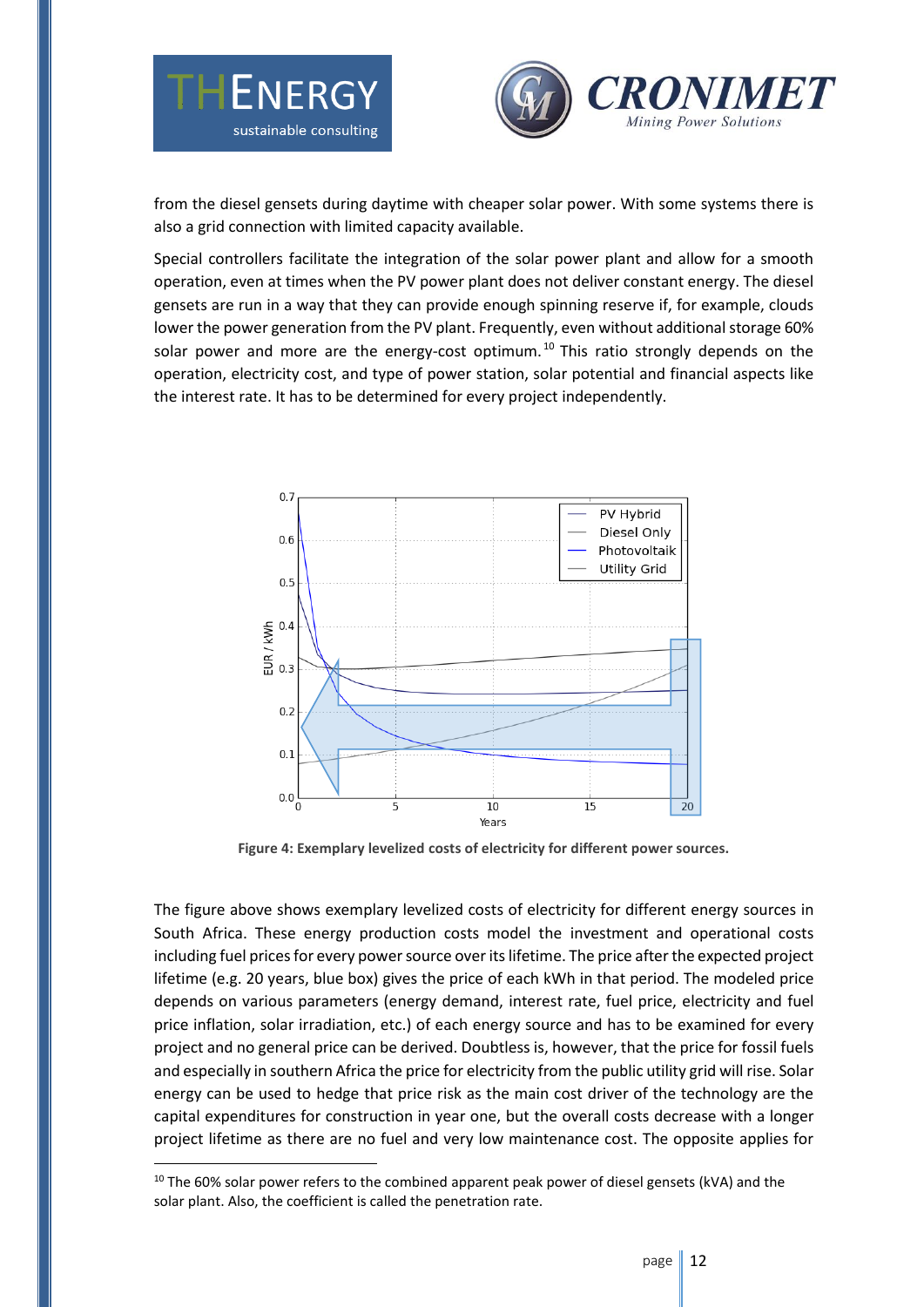



diesel gensets. The invest costs are significantly lower but the fuel cost and the estimated fuel price inflation lead to much higher costs per kWh considering whole lifetime.

Typical cost savings from the PV power plant are in the range of 25–30%. In very remote locations with elevated electricity prices, the savings can amount to more than 70%.

### <span id="page-12-0"></span>3.5 Energy management through a combined optimization of energy efficiency, load shifting and solar technology

There are several advantages to an approach combining all of these three measures:

- energy efficiency,
- load shifting, and
- integration of a solar power plant.

Load shifting and basic energy-efficiency measures, such as the elimination of leaks in the compressed air system, are normally not very cost intensive and usually provide the best return on investment. In addition, a thorough energy-efficiency optimization in combination with an analysis of the load-shifting potential is the perfect basis for the dimensioning of the solar power plant.

Solar power is characterized by very low direct costs. After the plant has been constructed, the operational costs are almost zero, as the plant has no moving parts and does not need any fuel. For the integrated optimization approach, this means that the solar energy with almost no marginal costs, should be fully used, and energy-intensive processes that are flexible should be performed during the day when the solar output is at its maximum. If certain loads can be controlled in an automated way, less spinning reserve is needed for situations when clouds decrease the output of the solar plant. Instead of covering these cases with a large spinning reserve from the diesel gensets, a more cost-efficient method is to reduce flexible loads such as water pumping.

The optimal configuration and operation of the solar power plant depends on many mining process-specific details and is much more complex than engineering and operating a gridconnected PV plant. Knowledge and experience of mining, and of utilizing solar energy, are a prerequisite. A combined approach can reduce the necessary CAPEX considerably.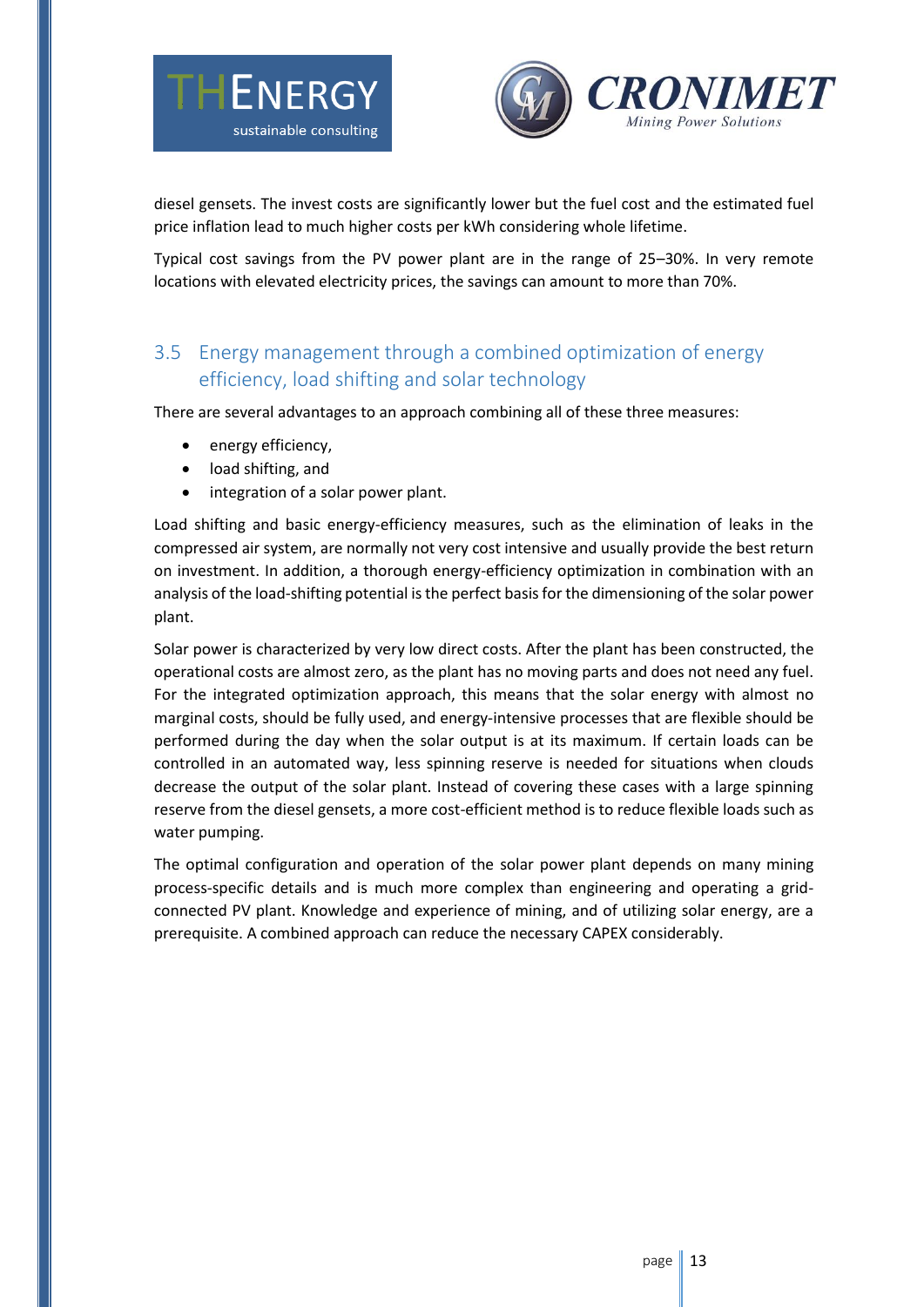



### <span id="page-13-0"></span>4 Summary and outlook

The study gives an aggregate overview of the main electricity-consumption processes in typical mining operations. In the next step, examples are given for energy-cost savings in the fields of energy efficiency, load shifting and the construction of a solar power plant. The experience from CRMPS and the output from the expert interviews underline that in all three subareas lies a considerable savings potential for energy costs. The highest savings potential comes from the solar power plant, which is usually in the range of 25–30%.

The study highlights that the best results can be achieved if all three subareas are optimized. Normally, load shifting and basic energy-efficiency measures do not require high investment costs and are characterized by an excellent return on investment. At the same time, energy efficiency and load shifting are the basis for an optimal planning of the solar power plant. If the mine is optimized regarding energy efficiency, less energy is needed. On the one hand, this results in lower diesel consumption, and on the other hand, the size of the PV plant can be optimized, which can decrease the CAPEX requirements considerably.

Automated load shifting of flexible mining processes is the most cost-efficient way to balance power fluctuations of the PV plant due to temporary shading of the solar modules. The study shows that an optimal approach requires knowledge and experience of mining processes and of solar power plants.

In mining, CRMPS has built so far the only PV–diesel hybrid power plant in the MW-scale. In the last two-and-a-half years, the plant has allowed for intensive testing and further improvements of the combined approach that CRMPS applies.

The market for solar–diesel hybrid power plants in the mining industry is likely to grow quickly in the near future. The expectation is that, on the one hand, quite a few large solar power plants will be built at mining sites, while on the other hand, the integrated approach will allow for many excellent business cases that sometimes will not require very big solar power plants as their energy consumption was reduced beforehand through energy-efficiency measures. To reduce the overall energy cost, it is therefore important to not only have excellent knowledge of designing solar systems but also to bring operational experience with regards to the mining application and to understand site-specific mining requirements. Bringing together the needs and benefits from optimized demand and supply sides will result in an optimized power system.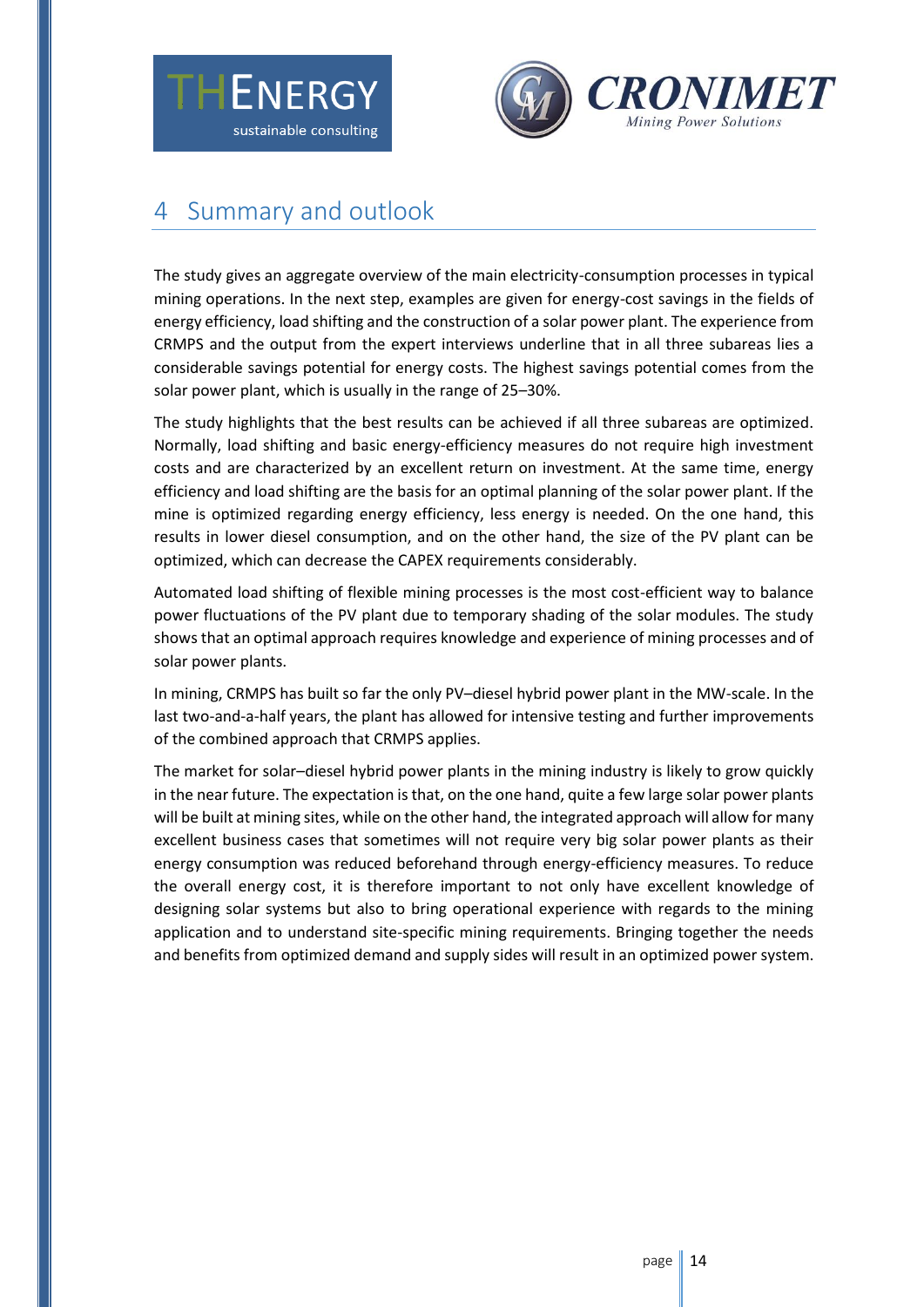



### <span id="page-14-0"></span>*>* About Dr. Thomas Hillig Energy Consulting (TH*Energy*)

TH*Energy* assists companies in dealing with energy related challenges. Renewable energy companies are offered strategy, marketing and sales consulting services. For industrial companies TH*Energy* develops energy concepts and shows how they can become more sustainable. TH*Energy* combines experience from conventional and renewable energy with industry knowledge in consulting. In addition to business consulting, TH*Energy* is active in marketing intelligence and as an information provider in select fields such as renewables and mining through the platfor[m www.th-energy.net/mining.](http://www.th-energy.net/mining)

## <span id="page-14-1"></span>*>* About CRONIMET Mining Power Solutions GmbH (CRMPS)

CRMPS specializes in development, financing, construction and long term operation of captive power solutions for the global mining and industrial sectors. CRMPS provides its clients with innovative and bankable power generation facilities and cost saving solutions. CRMPS's hybrid power integration expertise allows remote businesses such as mines that often rely on increasingly expensive diesel or HFO gen-sets for prime power to significantly cut operating costs by integrating renewable energy (solar, hydro, wind, biomass) into their energy mix. Its portfolio ranges from energy efficiency advisory services to PV/Diesel Hybrid Power, IPP Development, trade financing to turnkey EPC contracting. CRMPS is headquartered in Munich, Germany, and with subsidiaries in South Africa, Namibia and Botswana. Together with its mother company, the CRONIMET AG, CRMPS is acting globally with 54 offices worldwide [\(www.crm-ps.com\)](http://www.crm-ps.com/).

### <span id="page-14-2"></span>*>* Contacts

**THEnergy – Dr. Thomas Hillig Energy Consulting** Dr. Thomas Hillig Phone: +49-152 3618 6442 thomas.hillig@th-energy.net

#### **CRONIMET Mining Power Solutions GmbH**

Sabrina Steinhauser Fon: +49 (0) 89-919290178 sabrina.steinhauser@crm-ps.com

Dr. Georg Wirth Fon: +49 (0) 89-919290176 georg.wirth@crm-ps.com